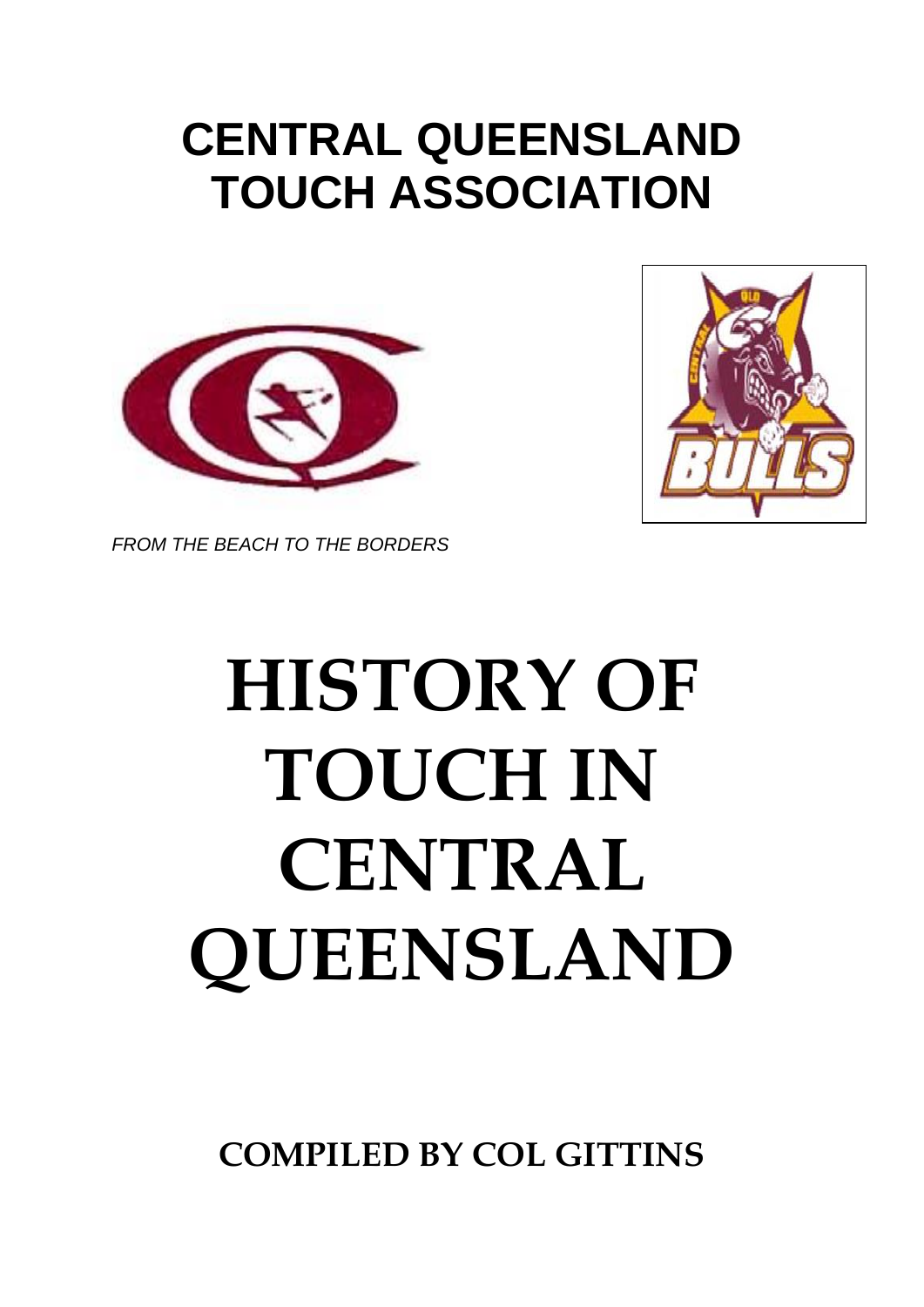## **(CQTA LIFE MEMBER) CONTENTS**

Page No.

| Formation of Central Queensland Touch Association 9 |  |
|-----------------------------------------------------|--|
|                                                     |  |
|                                                     |  |
|                                                     |  |
| Central Queensland Referees Association 12          |  |
|                                                     |  |
| <b>Central Queensland Touch Association Teams</b>   |  |
| Championships & Representative Games 15             |  |
|                                                     |  |
|                                                     |  |
|                                                     |  |
|                                                     |  |
|                                                     |  |
|                                                     |  |
|                                                     |  |
|                                                     |  |
|                                                     |  |
| <b>AFFILIATES</b>                                   |  |
|                                                     |  |
|                                                     |  |
|                                                     |  |
|                                                     |  |
|                                                     |  |
|                                                     |  |
|                                                     |  |
|                                                     |  |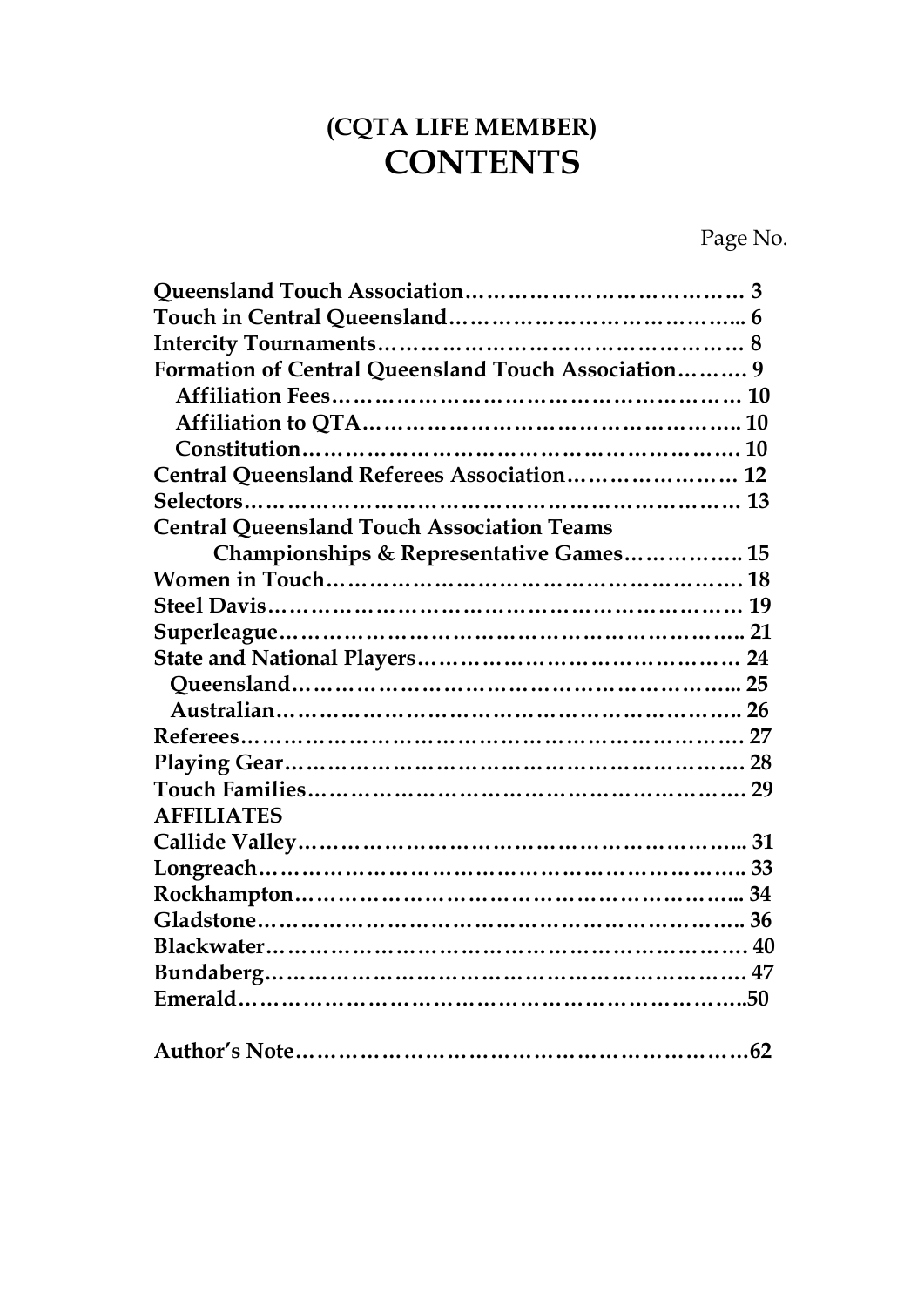

#### QUEENSLAND TOUCH ASSOCIATION

The Queensland Touch Association was formed at a meeting held at the Melbourne Hotel in Brisbane on 20<sup>th</sup> January 1979. The Association was to be called the Queensland Touch Football Association.

The Chairman of the meeting was Noel Gardiner who was the President of the South East Queensland Touch Association.

Vince Reynolds, as the President of the Rockhampton Touch Association and Col Gittins, the Secretary/Treasurer, were invited to represent Central Queensland as there was no Central Queensland Association at the time. The President of North Queensland along with Wayne Daley from South East Queensland were also in attendance. Ray Vawden, the President of the New South Wales Association and the Australian Association, was an invited guest along with Phil Smith who was the Secretary of the Australian Association.

Ray Vawden addressed the meeting outlining the history of Touch in New South Wales. He spoke on the various competitions in Sydney. In 1979 there were 15000 players in Sydney and 25000 in Country New South Wales.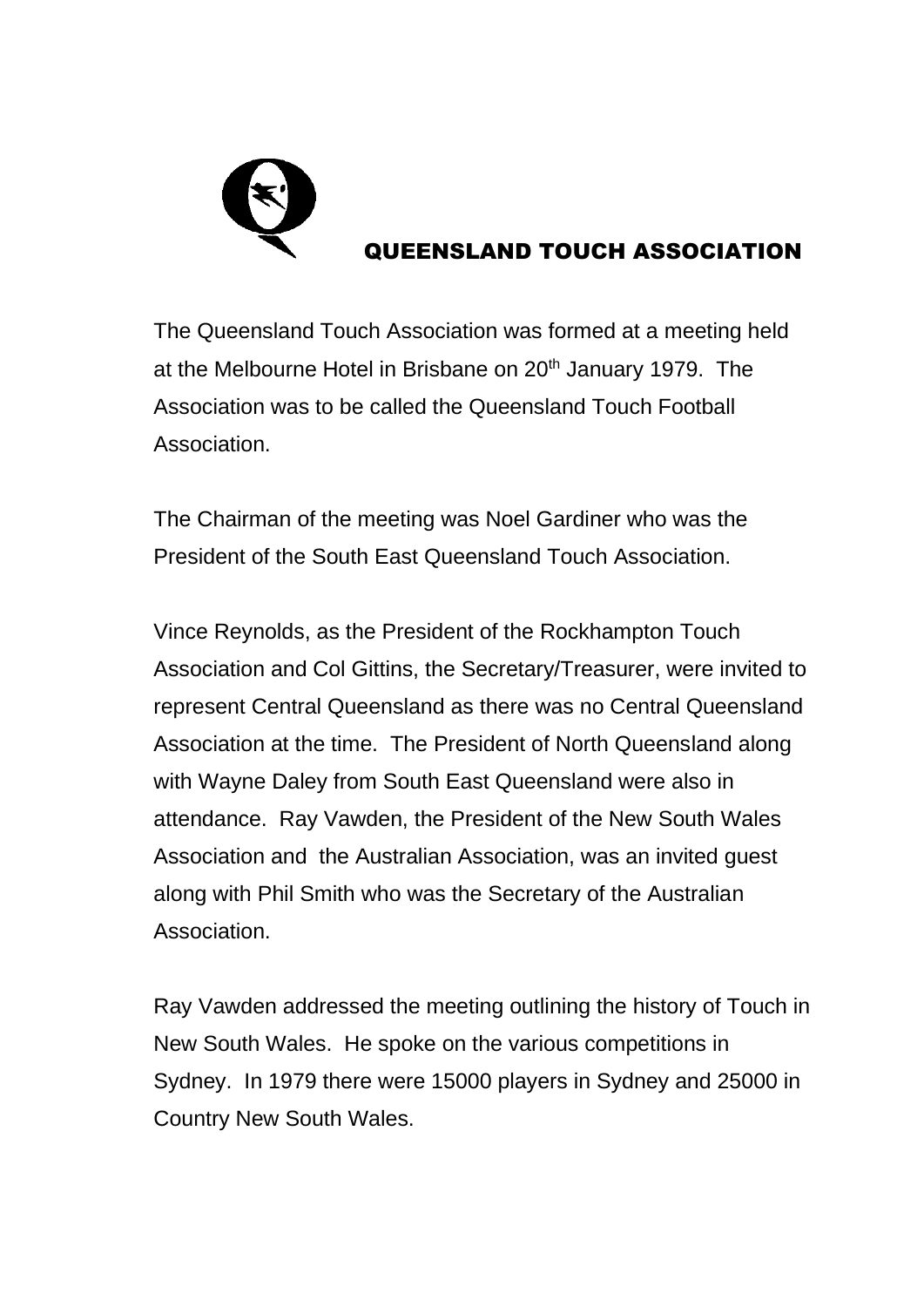Phil Smith also addressed the meeting pointing out that all States with the exception of Queensland were affiliated with the Australian Touch Association.

Touch was not very strong in the other States with Victoria only having 30 teams, South Australia, 60 teams, Western Australia,30 teams and 8 teams in Tasmania. At this stage, A.C.T. had no teams.

When the State Association was formed four regions were allocated to Queensland and these were:-

| <b>South East Queensland</b> |
|------------------------------|
| Wide Bay                     |
| <b>Central Queensland</b>    |
| <b>North Queensland.</b>     |

The elected Office Bearers were:-

| <b>President</b>           | <b>Paul Eggers</b>    |
|----------------------------|-----------------------|
| <b>Secretary/Treasurer</b> | <b>Russell Mowles</b> |
| <b>Publicity Officer</b>   | <b>John Barsby</b>    |

The Divisional Representatives were

| <b>Central Queensland</b>    | <b>Vince Reynolds</b>  |
|------------------------------|------------------------|
| <b>North Queensland</b>      | <b>John McAllister</b> |
| <b>South East Queensland</b> | <b>Wayne Daley</b>     |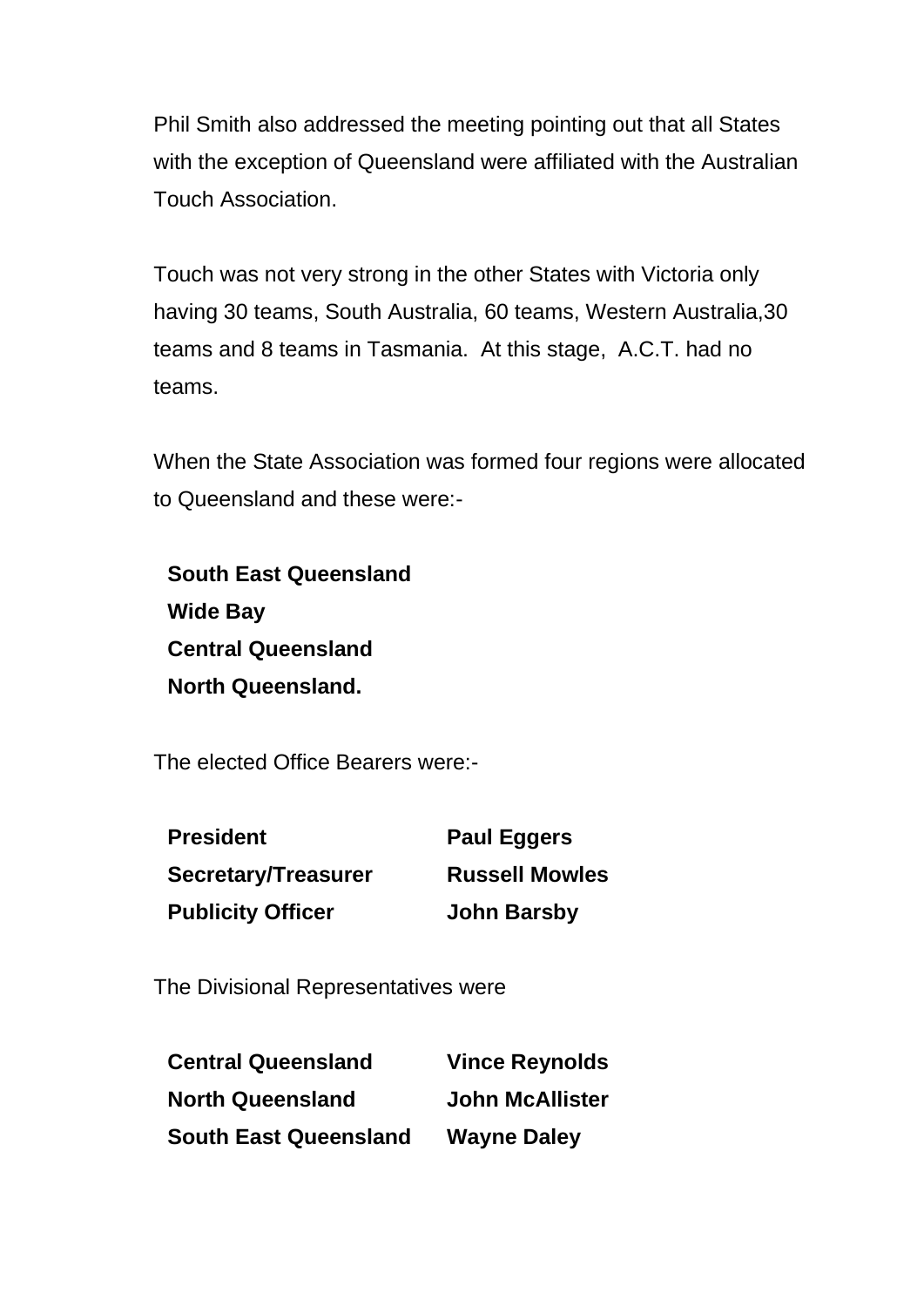Wide Bay was not represented at the Meeting. The Divisional representatives all became Vice Presidents of the State Association.

South East Queensland was eventually broken up into the following

**Brisbane City Sunshine Coast Gold Coast South West Queensland**

The Queensland Touch Association retained the format of a Delegate from each Region from 1979 until 2002 when the Board of Directors was formed.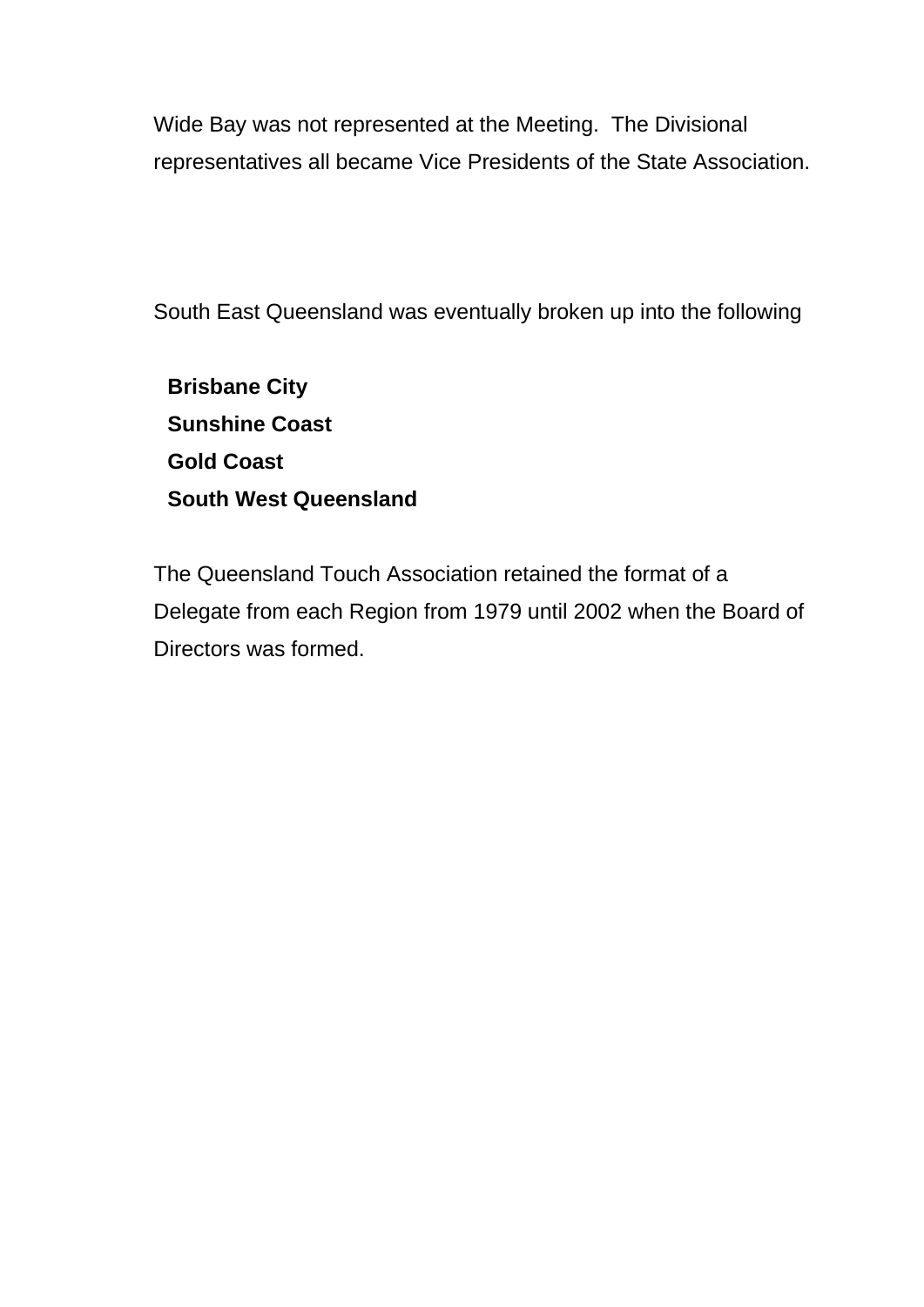## TOUCH IN CENTRAL QUEENSLAND

Touch football was first introduced into Central Queensland by Kev Wilton from Biloela. Kev placed an advertisement in the local Biloela Paper on 16<sup>th</sup> October 1973 calling for interested players to form the Callide Valley Touch Football Association. On 20<sup>th</sup> October 1973, the first game was played with enough players to fill three teams.

Rockhampton formed an Association after a meeting held at the Rugby League Fields (Browne Park) on 21st October 1973. This Association was to be known as the Rockhampton Touch Football Association. The first season commenced in Rockhampton at Browne Park on 17<sup>th</sup> February 1974 with eight teams. Within a short time of Touch being introduced in the Central Queensland Region Gladstone and Emerald formed Associations.

Because of player numbers in the various towns in Central Queensland domestic rules differed.

In Rockhampton when the Association was formed in October 1973 a motion was passed which read

*"No Rugby League players registered in the current season and no Rugby League player registered in the previous season except for Rugby League players of the previous season who were over 25 years of age be permitted to play in the Rockhampton competition"*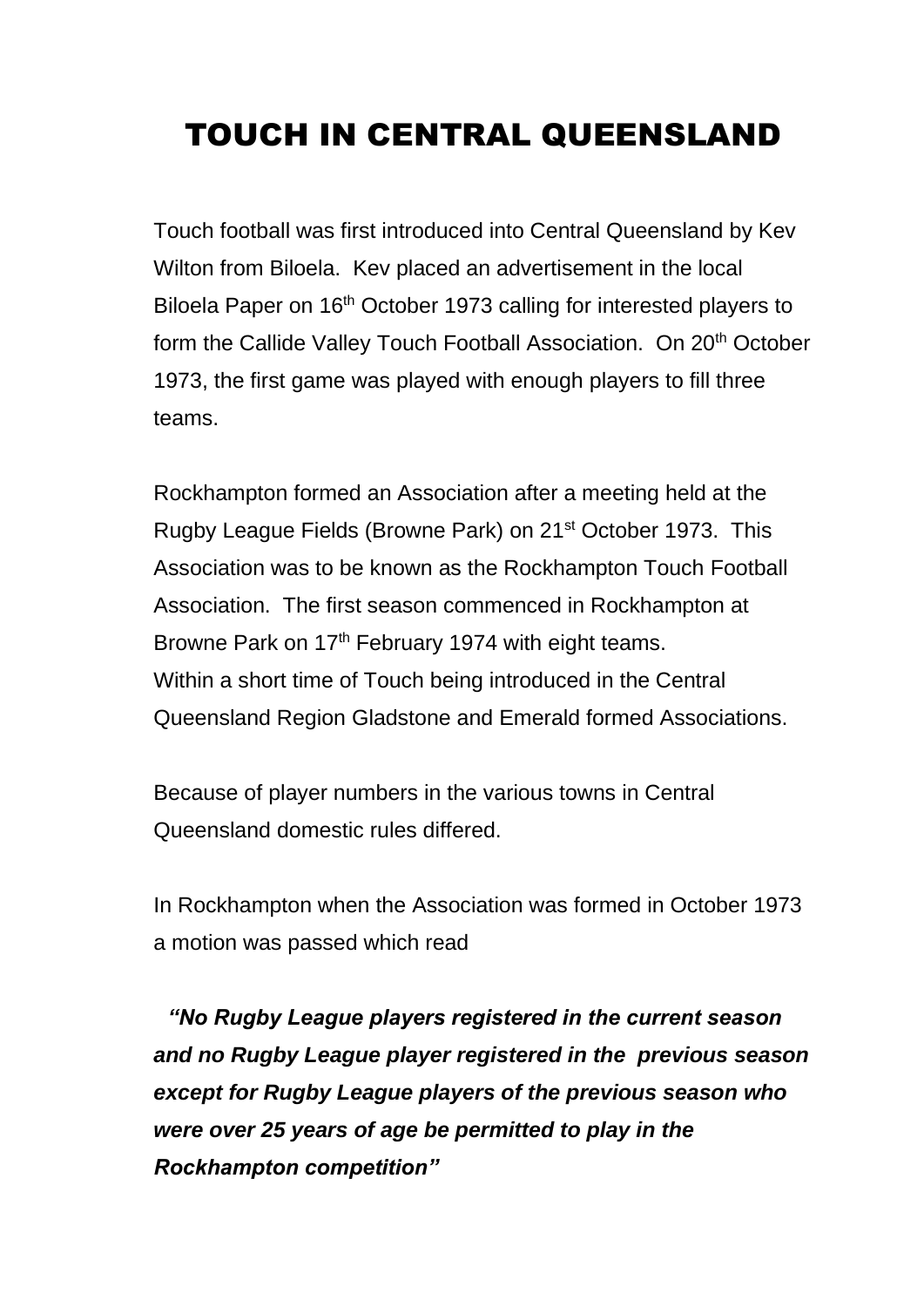On the 18<sup>th</sup> June 1974 in conjunction with the rule restricting Rugby League players from playing Touch the same rule was adopted for Rugby Union players. This rule concerning League and Union players was again changed to read that

## *"No Rugby League or Rugby Union player registered in the previous or current season be permitted to compete in the Rockhampton Competition regardless of age".*

A greater percentage of players in the Rockhampton Competition were in late 20's and 30's except for one team called Collegeans which comprised a group of young Christian Brothers with an average age of around 19 years. This team, because of the age difference, had a distinct advantage over the other teams and won the initial Grand Final "in a trot".

At a meeting of the Association on 29<sup>th</sup> October 1974 a motion was passed

## *"that the minimum age for players in the Rockhampton Association be 25 years and over. The date to commence from midnight on 28th February 1975. Proof of age may be required".*

This rule remained until  $9<sup>th</sup>$  February 1982 when the age limit was reduced to 18 years.

At a meeting held on 30<sup>th</sup> March 1976 Australian Rules and Soccer Players were also added to the rule concerning Rugby League and Rugby Union players. This rule was removed on 21st September 1982.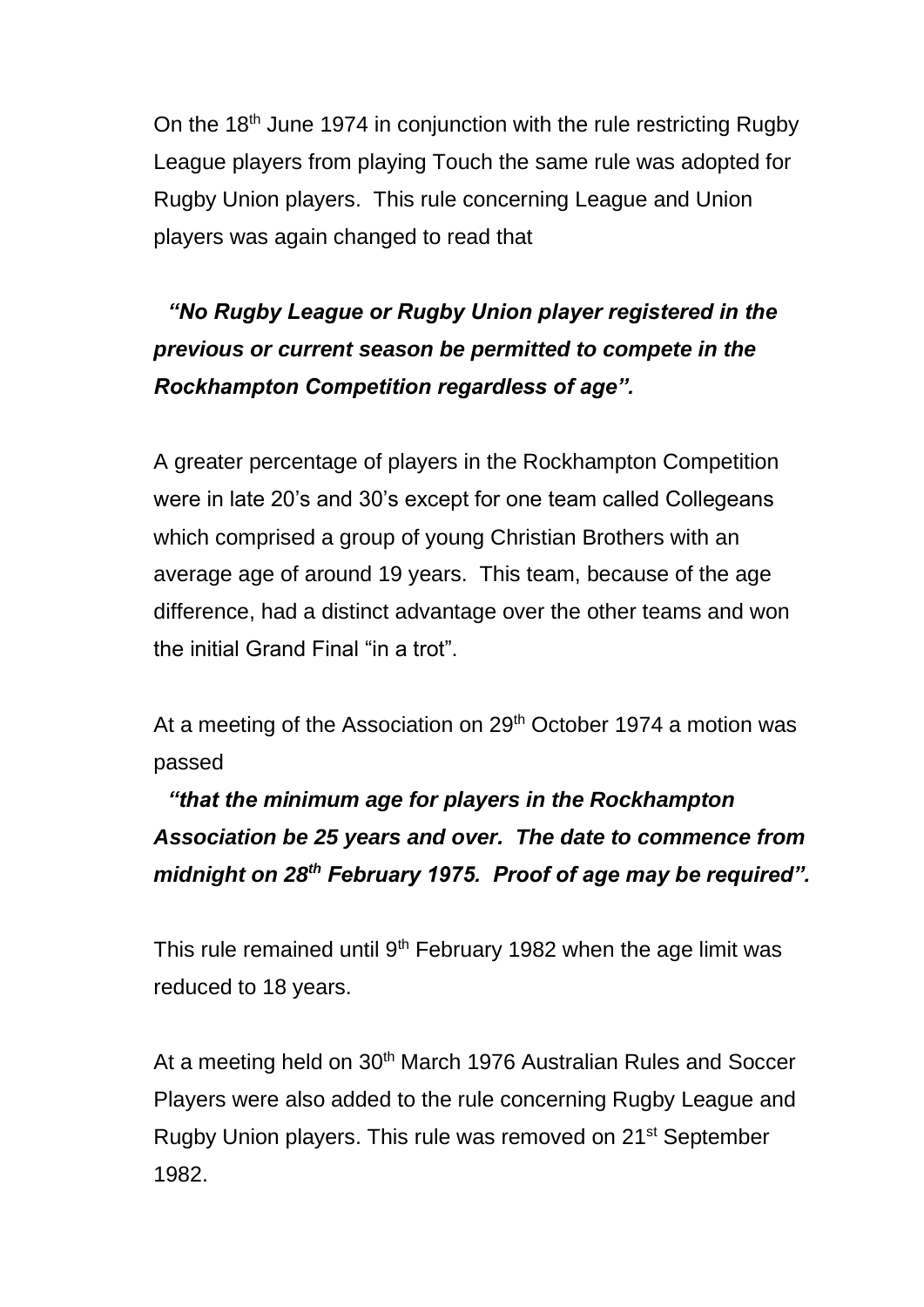The above rules only applied to the Rockhampton Competition as it was not practical to apply them in the smaller centres because of player numbers.

#### INTERCITY TOURNAMENTS

The Central Queensland Touch Association had not yet been formed and the Rockhampton Touch Association organised games between teams from various centres within the Central Queensland area and these tournaments were called Intercity Carnivals and were played in June of each year.

The first Intercity Carnival was played in Rockhampton at Brosnan Oval on 13<sup>th</sup> June 1976 with teams from Rockhampton, Gladstone and Callide Valley competing.

The following year this Tournament was again held in Rockhampton at Brosnan Oval with teams from Rockhampton, Gladstone, Callide Valley and Mackay. Because of the number of teams this Tournament was held on Saturday and Sunday.

An attempt was made to form a Central Queensland Touch Association following the Tournament but it proved unsuccessful.

The Rockhampton Association continued holding Intercity Tournaments and the first Representative Games held in Central Queensland were on the  $29<sup>th</sup>$  July 1978 when three representative teams from Rockhampton were selected to play two Brisbane teams and a representative team from Emerald.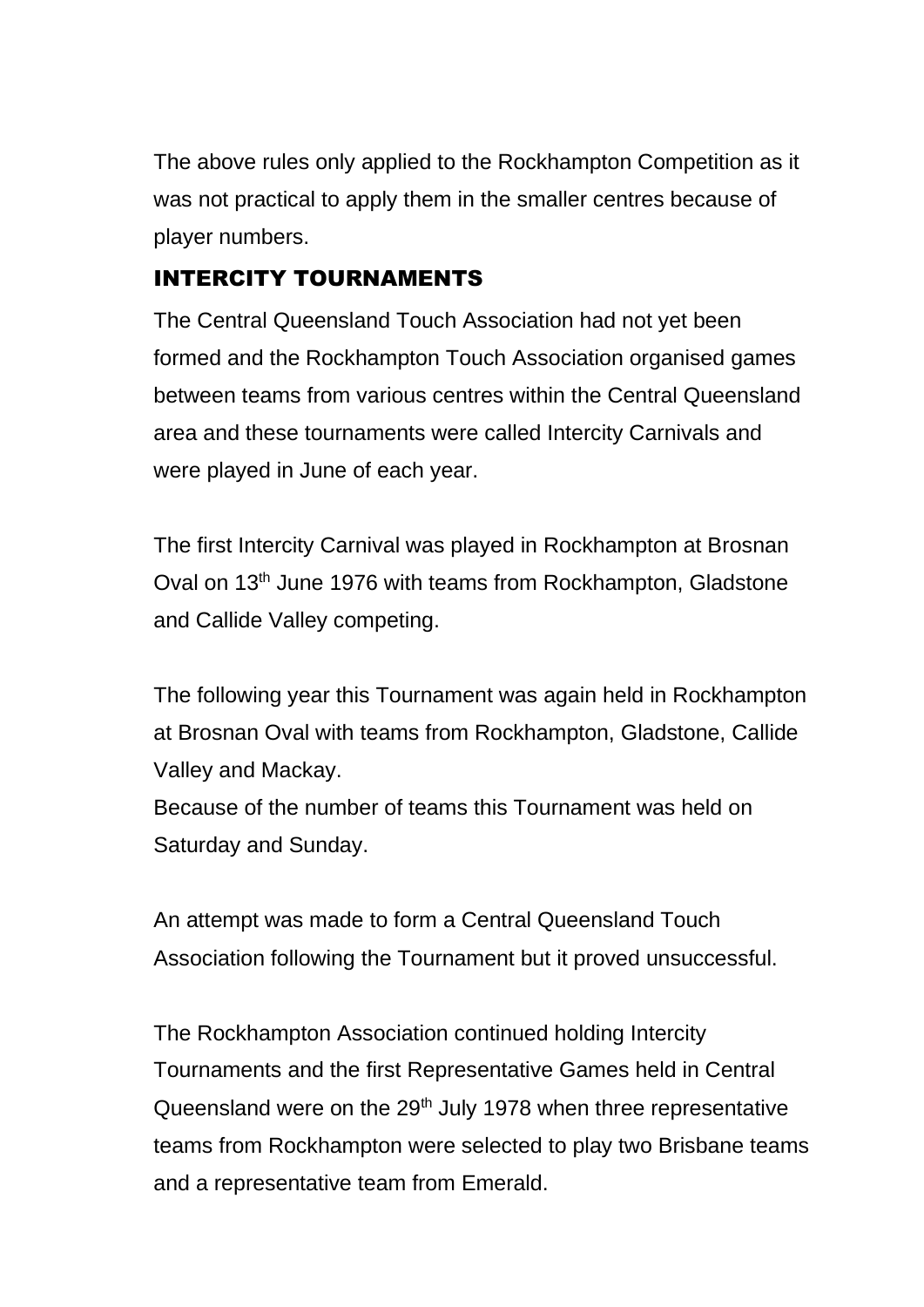On the 19<sup>th</sup> August 1978 the same three representative teams from Rockhampton played two representative teams from Callide Valley and one from Emerald in a Tournament held in Rockhampton at Brosnan Oval.

Because of the representative games during 1978 the Intercity Carnival was not held.

## FORMATION OF CQ TOUCH ASSOCIATION

The Central Queensland Touch Football Association was formed on 18<sup>th</sup> March 1979 from a meeting at the Biloela Civic Centre instigated by Vince Reynolds and Col Gittins.

Present at the meeting was Vince Reynolds, Col Gittins from Rockhampton, Rod Ward, G Philip and Graham Barnes from Biloela, Lloyd Wart and David Enwrite from Gladstone and Peter Vine and T Cae from Emerald.

The following Office Bearers were elected from this Meeting:-

| 1. | <b>President</b>           | <b>Vince Reynolds, a position</b> |
|----|----------------------------|-----------------------------------|
|    | he held until              |                                   |
|    |                            | 1983                              |
| 2. | <b>Secretary/Treasurer</b> | <b>Col Gittins, a position he</b> |
|    | held until 1988            |                                   |
|    |                            | when he was elected               |
|    | President (a               |                                   |